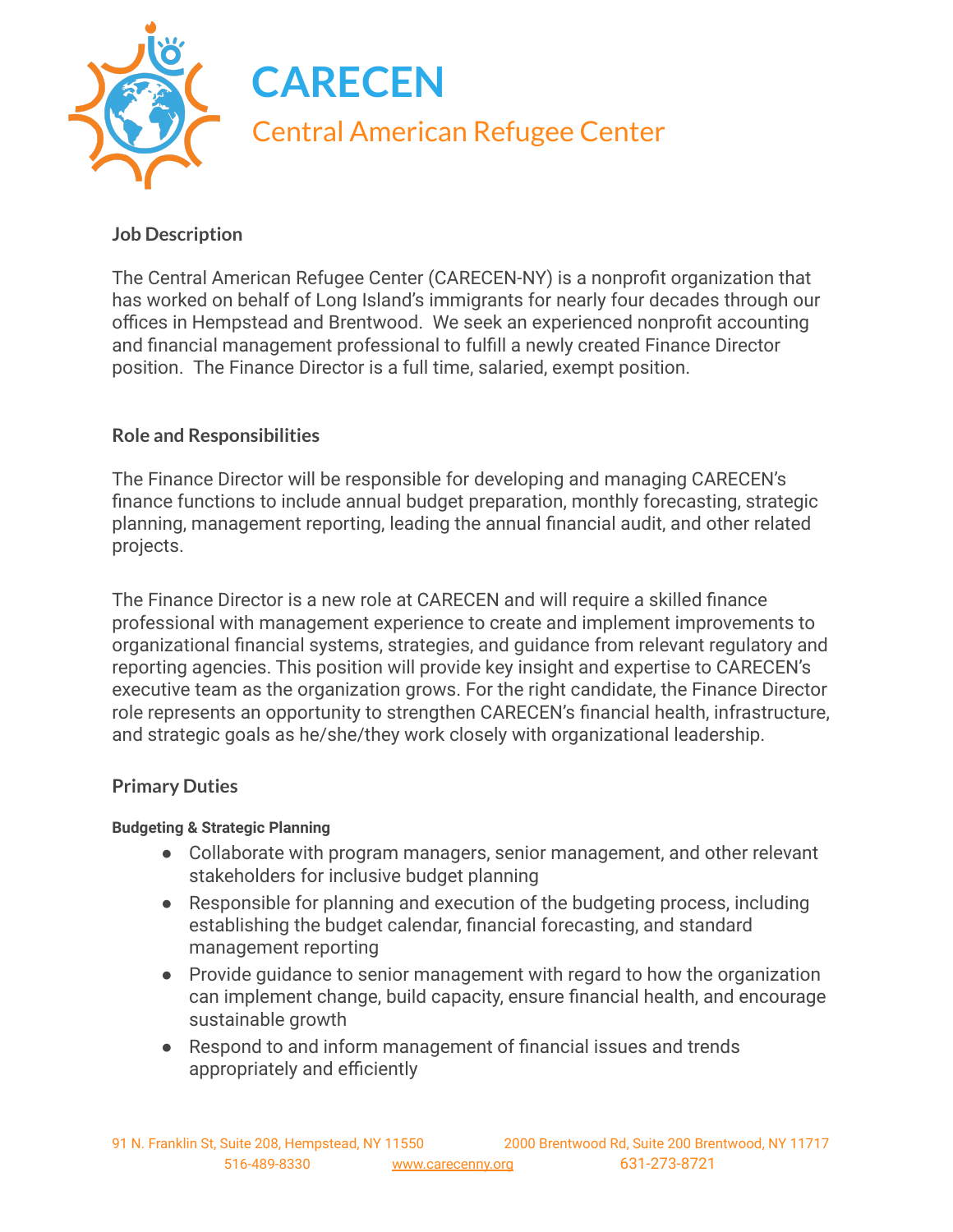#### **Analysis & Reporting**

- Assist key management in establishing internal controls, structures, and standard operating procedures for organizational financial functions
- Respond to inquiries regarding organizational finances such as requests for IRS 990s, audited financial statements, and management reports
- Coordinate annual financial audit with outside auditors, bookkeepers, and Audit Committee
- Prepare monthly, quarterly, and annual financial reports to present to senior management
- Prepare financial data for annual report in collaboration with senior management
- Manage recordkeeping and financial reporting for various grants, government agencies, and other entities

### **Essential Financial Operations**

- Develop and implement policies, procedures, and training related to financial internal controls and recordkeeping
- Collaborate with program managers, senior management, and other relevant staff to develop solutions, resolve financial issues, and guide staff accordingly
- Manage regular financial operations including cash review, bank deposits, and financial recordkeeping
- Work closely with Operations to support and advise administrative, fundraising, and programmatic initiatives
- Monitor cash flow, monthly transactions, and budget allocations for accuracy
- Review and approve disbursements, reports, reconciliations, purchase orders, and other expenses

### **Supervision & Training**

- Supervise CARECEN's finance team, including bookkeeping and grants manager
- Assess finance team staffing levels and skill sets to evaluate and advise management on departmental needs
- Identify and provide development opportunities for finance team staff and coach team members to further develop core competencies
- Provide technical expertise and training to senior management and department staff on complex nonprofit accounting issues, including changes to state, federal, FASB, and GAAP rules
- Attend staff, finance team, management, and Board meetings as requested to present updates, guidance, and information on issues affecting micro and macro level financial strategies